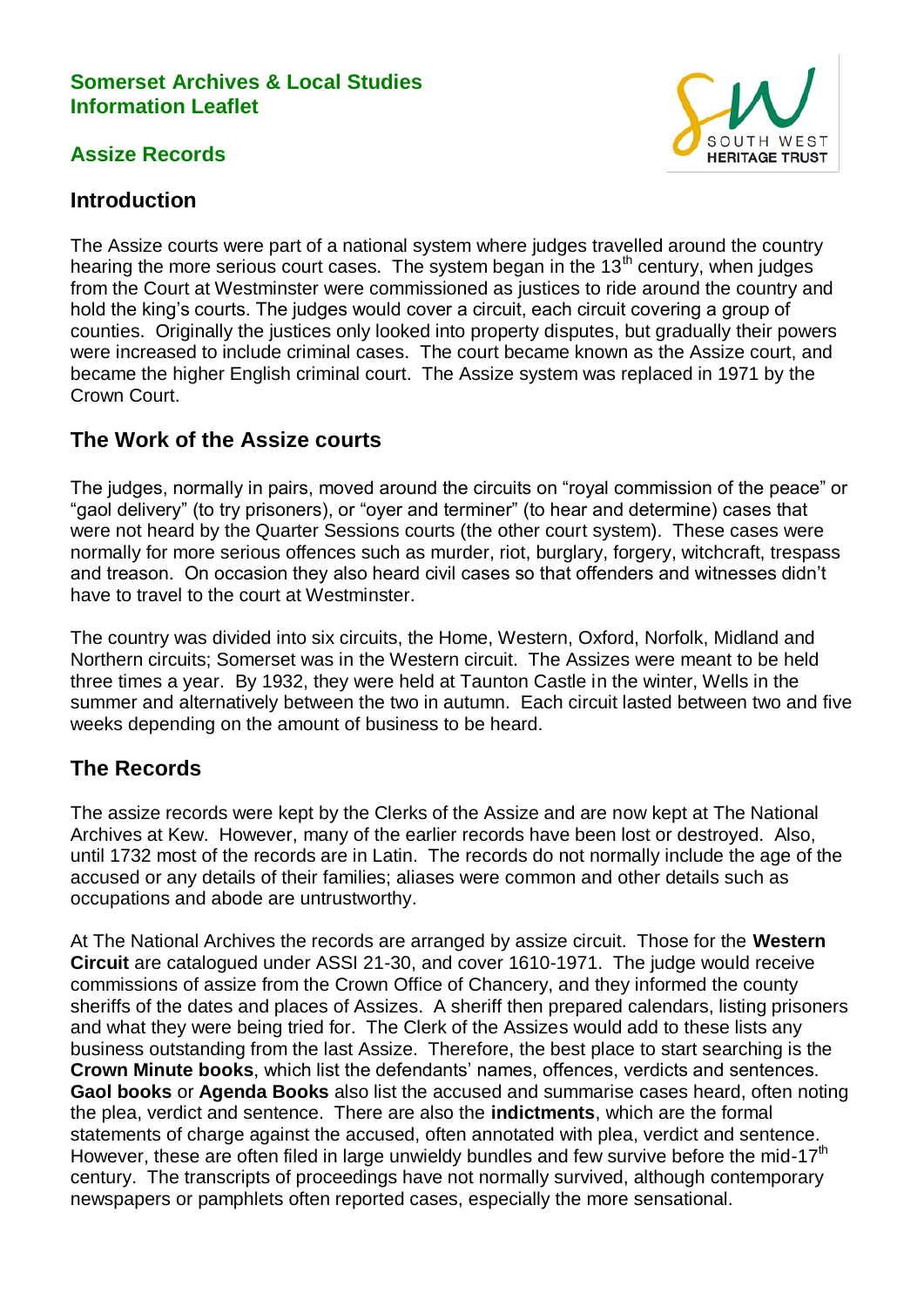If the records have not survived for the period in which you are interested, you can refer to the **sheriff's assize vouchers** (The National Archives catalogue code E 389/241). These include lists of prisoners tried or transported, along with accounts for their maintenance in prison or for carrying out their execution. They cover the years 1714-1832.

**Civil matters** were also heard at the Assizes. However, as these were normally heard at the request of the Court of King's Bench, the records are stored along with those records. Assize courts also reviewed **local administration**, such as bridge and road maintenance, poor relief and tax collection; these should be filed alongside the criminal cases.

### **Assize Records at the Somerset Heritage Centre**

Although the vast majority of Assize records are kept at The National Archives, a small number of relevant records are held here at the Somerset Heritage Centre, mainly in the Quarter Session records and records of private families.

#### **Indictment rolls (Ref. Q\SI)**

The Quarter Session indictment rolls sometimes include presentments at the Assizes, 1571- 1889.

#### **Calendars of Prisoners**

The Quarter Sessions records include lists of prisoners to appear before the Quarter Session judges, 1810-1870, but also include some Assize Calendars, 1810-1852. These provide details of prisoners' names, ages and details of their alleged crimes **(Ref. Q\SCA)**. The papers of the Meade King family of Taunton, members of which held the position of Justice of the Peace for Somerset and High Sheriff, include Assize Calendars of Prisoners, 1836-1880 **(Ref. DD\MK)**. H.M. Prison Service records also contain Calendars of Prisoners, 1882-1921 **(Ref. A\CJA)**.

#### **Quarter Sessions Session Rolls (Ref. Q\SR)**

Within the normal session rolls are Calendars of Prisoners listing those to be transferred to the Assize courts. Also included are expenses claims for holding the Assize courts.

#### **Gaol Records (Ref. Q\AG)**

The gaol registers for Ilchester, Shepton Mallet and Taunton gaols include details of prisoners waiting to be tried at the Assizes or waiting for transportation after they have been sentenced.

#### **Taunton Assize Courts (Ref. Q\AC)**

We have deeds, plans, minutes and specifications about the alteration and use of Taunton Castle and Shire Hall, Taunton, as Assize Courts.

#### **Wells Assize Courts (Ref. C/CA)**

Plans of Wells Assize Courts, 1893 and 1957, are included in the County Architects' records.

### **The Bloody Assizes, 1685**

The most famous of Somerset's Assizes are those known as the Bloody Assizes, which tried the supporters of Monmouth's Rebellion in 1685. The Somerset Heritage Centre holds mainly printed sources relating to these Assizes, but also some original material. Probably the most useful of the printed sources is *The Monmouth Rebels*, *Somerset Record Society* Volume 79, which contains a 'roll call' of those tried with details such as their parish of abode and the punishment they received. Other good books giving a useful background to the trials are J. G. Muddiman's *The Bloody Assizes* and Peter Earle's *Monmouth's Rebels: The Road to Sedgemoor*.